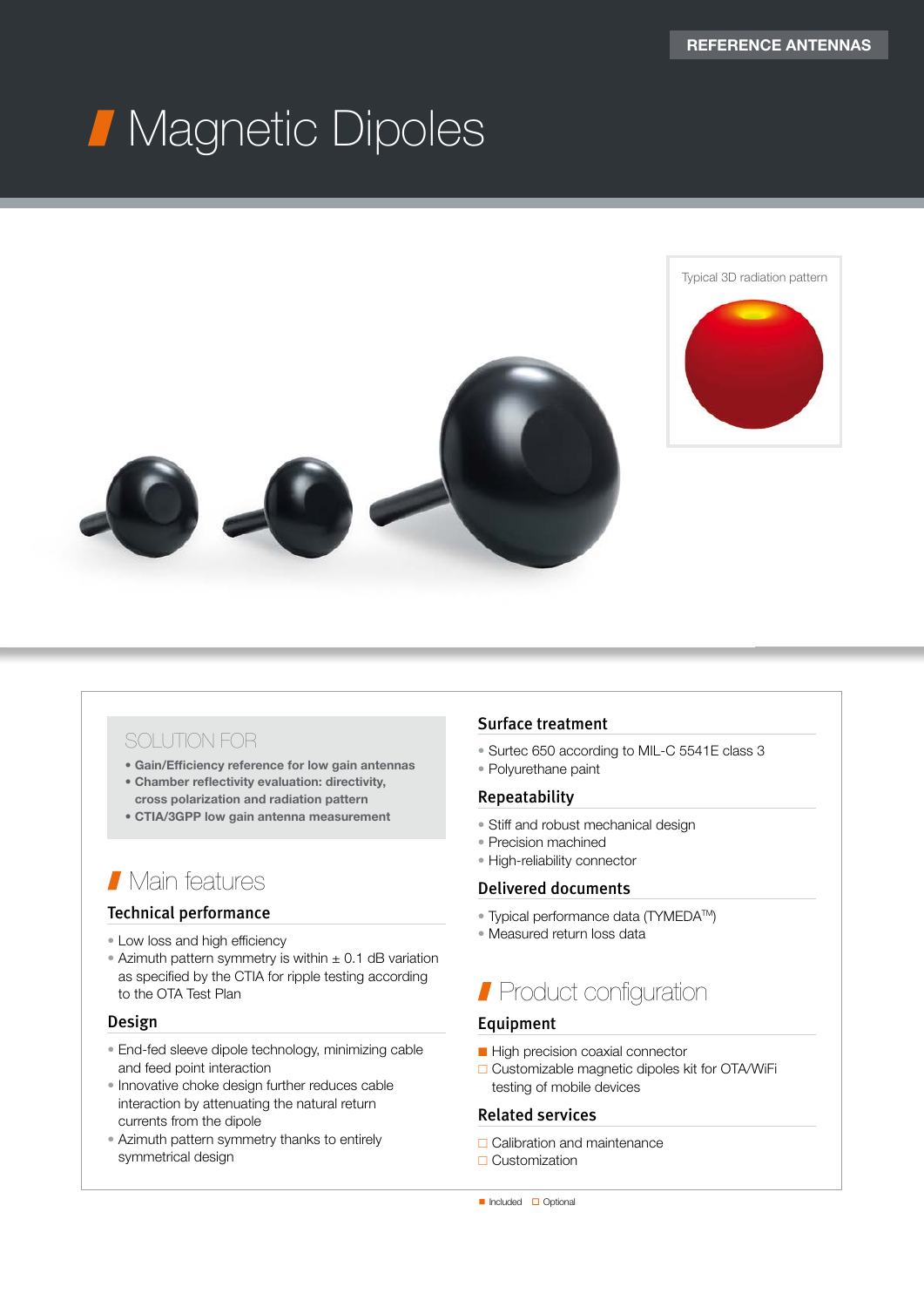

 The MVG magnetic dipoles are widely used by the Telecom industry for CTIA Quiet Zone Accuracy Tests as per the OTA Test Plan and CWG Test Plan (Wi-Fi) and for site validation within ISO17025 accreditation (3GPP Technical Report 25.914)

#### Electrical characteristics

| Type of antenna                         | Magnetic dipole     |
|-----------------------------------------|---------------------|
| <b>Available frequencies</b>            | $0.652 - 5.637$ GHz |
| Gain variation over azimuth             | $\leq$ $\pm$ 0.1 dB |
| Peak gain                               | $1.6$ dBi           |
| <b>Efficiency</b>                       | 88%                 |
| <b>VSWR</b> (at center frequency)       | < 1.9               |
| Return loss (at center frequency)       | $< -10$ dB          |
| <b>Cross polar discrimination</b>       | $> 20$ dB           |
| Impedance                               | 50 Ohms             |
| Frequency bandwidth (ret. loss <-10 dB) | 5%                  |





The magnetic dipole, or loop antenna, is complementary to the electrical dipole, with a similar radiation pattern but in orthogonal polarization.

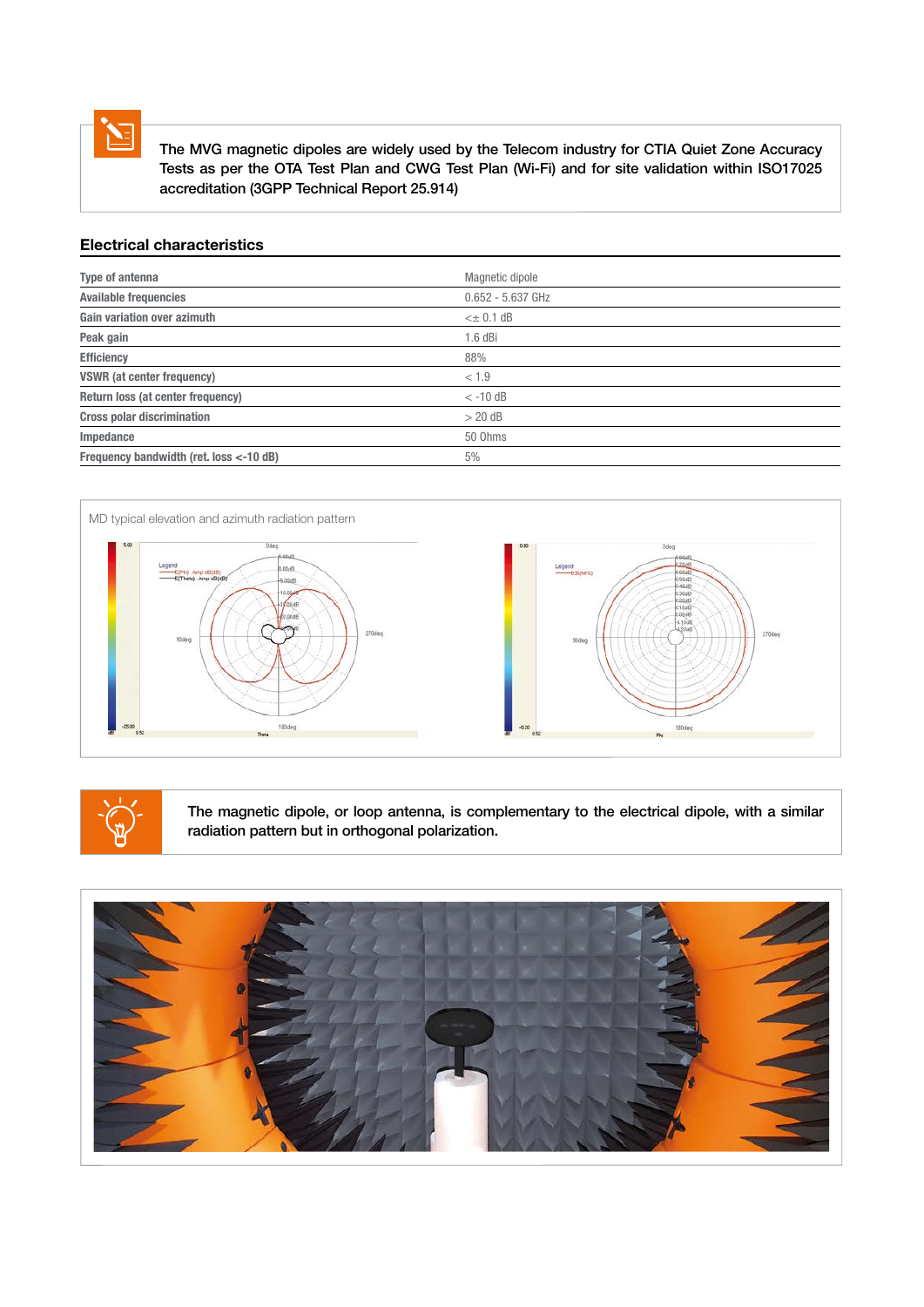#### Mechanical characteristics

| <b>Part number</b>    | <b>Frequency range</b> | Dimensions [mm] |       | Weight | <b>RF</b> connector |                              |
|-----------------------|------------------------|-----------------|-------|--------|---------------------|------------------------------|
|                       |                        | $H=W$           | L     | D      | $(approx.)$ $[g]$   |                              |
| <b>MD665</b>          | $652 - 678$ MHz        | 135             | 247.4 | 207.8  | 400                 | 3.5 mm Female <sup>(2)</sup> |
| MD720 <sup>(1)</sup>  | $715 - 735$ MHz        | 135             | 224.7 | 185.1  | 400                 | 3.5 mm Female <sup>(2)</sup> |
| <b>MD760</b>          | 760 - 775 MHz          | 135             | 224.7 | 193.4  | 400                 | 3.5 mm Female <sup>(2)</sup> |
| MD836 <sup>(1)</sup>  | $824 - 860$ MHz        | 135             | 225.4 | 185.8  | 400                 | 3.5 mm Female <sup>(2)</sup> |
| <b>MD880</b>          | 870 - 900 MHz          | 135             | 225.4 | 185.8  | 400                 | 3.5 mm Female <sup>(2)</sup> |
| <b>MD900</b>          | $880 - 920$ MHz        | 135             | 225.4 | 185.8  | 400                 | 3.5 mm Female <sup>(2)</sup> |
| <b>MD945</b>          | $925 - 965$ MHz        | 135             | 225.4 | 185.8  | 400                 | 3.5 mm Female <sup>(2)</sup> |
| <b>MD1230</b>         | $1205 - 1255$ MHz      | 135             | 164.1 | 124.5  | 350                 | 3.5 mm Female <sup>(2)</sup> |
| <b>MD1480</b>         | 1452 - 1511 MHz        | 65              | 129.3 | 106    | 200                 | 3.5 mm Female <sup>(2)</sup> |
| MD1575 <sup>(1)</sup> | $1545 - 1605$ MHz      | 65              | 129.3 | 106    | 200                 | 3.5 mm Female <sup>(2)</sup> |
| MD1730 <sup>(1)</sup> | 1695 - 1755 MHz        | 65              | 117.9 | 94.6   | 200                 | 3.5 mm Female <sup>(2)</sup> |
| <b>MD1800</b>         | 1765 - 1830 MHz        | 65              | 117.9 | 94.6   | 200                 | 3.5 mm Female <sup>(2)</sup> |
| <b>MD1840</b>         | 1810 - 1875 MHz        | 65              | 117.9 | 94.6   | 200                 | 3.5 mm Female <sup>(2)</sup> |
| MD1880(1)             | 1850 - 1910 MHz        | 65              | 117.9 | 94.6   | 200                 | 3.5 mm Female <sup>(2)</sup> |
| <b>MD1960</b>         | 1935 - 1995 MHz        | 65              | 117.9 | 94.6   | 200                 | 3.5 mm Female <sup>(2)</sup> |
| <b>MD2050</b>         | $2010 - 2085$ MHz      | 65              | 117.9 | 94.6   | 200                 | 3.5 mm Female <sup>(2)</sup> |
| MD2140 <sup>(1)</sup> | $2110 - 2170$ MHz      | 65              | 117.9 | 94.6   | 200                 | 3.5 mm Female <sup>(2)</sup> |
| MD2350                | $2300 - 2400$ MHz      | 65              | 117.9 | 94.6   | 200                 | 3.5 mm Female <sup>(2)</sup> |
| MD2450 <sup>(1)</sup> | $2400 - 2483$ MHz      | 65              | 117.9 | 94.6   | 200                 | 3.5 mm Female <sup>(2)</sup> |
| <b>MD2600</b>         | $2565 - 2670$ MHz      | 65              | 117.9 | 94.6   | 200                 | 3.5 mm Female <sup>(2)</sup> |
| <b>MD2800</b>         | 2730 - 2870 MHz        | 65              | 117.9 | 94.6   | 200                 | 3.5 mm Female <sup>(2)</sup> |
| <b>MD3600</b>         | $3530 - 3670$ MHz      | 65              | 182.8 | 157.3  | 250                 | 3.5 mm Female $(2)$          |
| MD5500(1)(3)          | $5475 - 5555$ MHz      | 65              | 179.8 | 156.5  | 250                 | 3.5 mm Female <sup>(2)</sup> |

(1) Selected models for Quiet Zone Accuracy Test as per CTIA Test Plan for Wireless Device Over-the-Air Performance and CTIA/WiFi Alliance Test Plan for RF Performance Evaluation<br>(2)Huber+Suhner type 23 PC35-50-0-51/199UE<br>